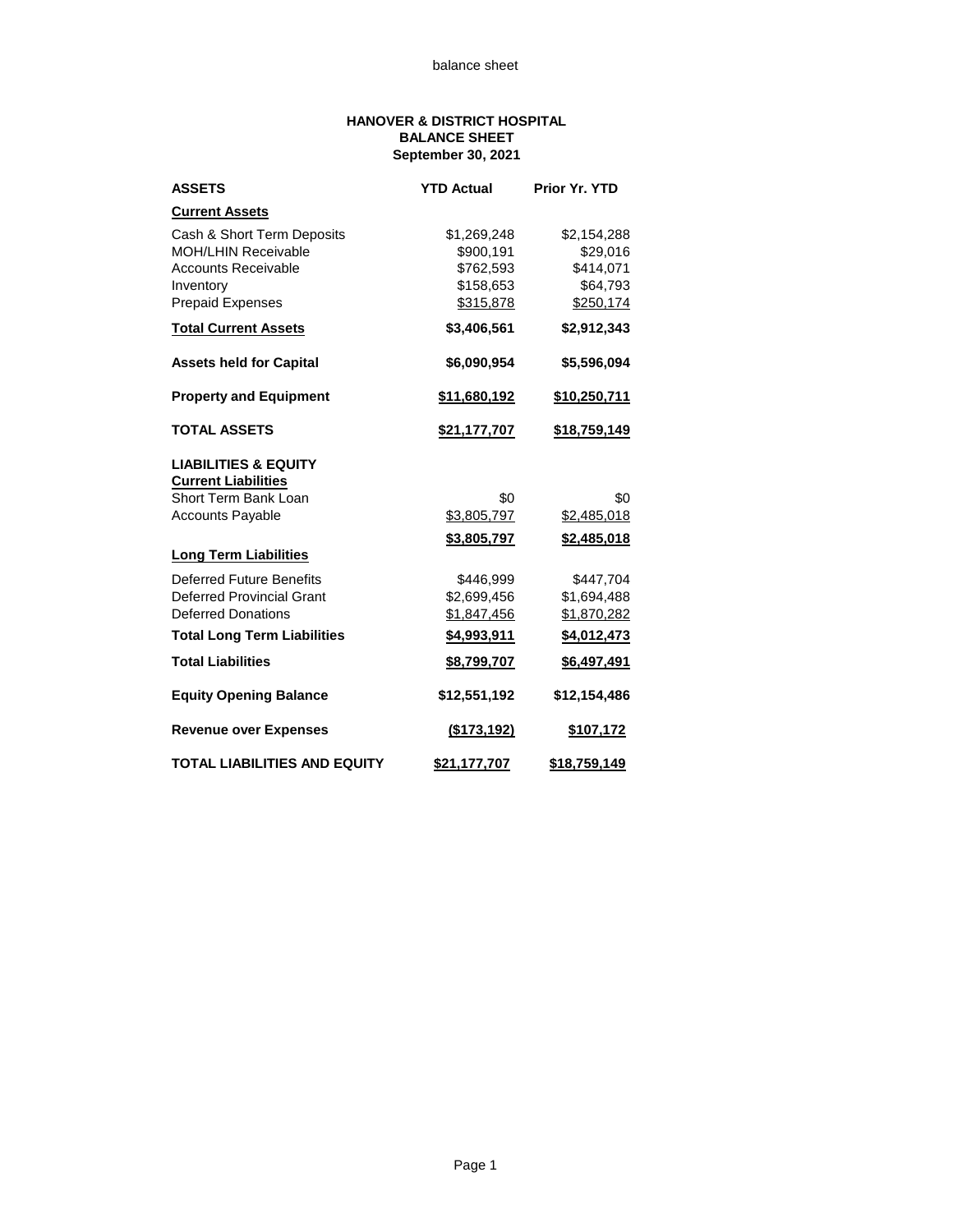## **HANOVER & DISTRICT HOSPITAL STATEMENT OF OPERATIONS For the Period Ending September 30, 2021**

|                                                     | <b>Sep</b>    | <b>Sep</b>    | <b>Sep</b>      | <b>YTD</b>    | YTD                       | YTD             | <b>ANNUAL</b> | $YE$            |                 |
|-----------------------------------------------------|---------------|---------------|-----------------|---------------|---------------------------|-----------------|---------------|-----------------|-----------------|
| <b>REVENUES</b>                                     | <b>ACTUAL</b> | <b>BUDGET</b> | <b>VARIANCE</b> | <b>ACTUAL</b> | <b>BUDGET</b>             | <b>VARIANCE</b> | <b>BUDGET</b> | <b>FORECAST</b> | <b>VARIANCE</b> |
| Ministry of Health Operating                        | 1,407,371     | 1,371,389     | (35,982)        | 8,398,648     | 8,220,739                 | (177,909)       | 16,450,334    | 16,770,000      | (319, 666)      |
| <b>MOH Swab Revenue</b>                             | 45,828        | 30,500        | (15,328)        | 235,752       | 183,000                   | (52, 752)       | 366,000       | 366,000         | $\Omega$        |
| MOH Temp Phys Covid-19 Funding                      | 23,141        | 0             | (23, 141)       | 23,141        | 0                         | (23, 141)       | 0             | 23,141          | (23, 141)       |
| MOH Surgical Efficiency Funding                     | $\Omega$      | 0             | $\Omega$        | 25.700        | $\Omega$                  | (25,700)        | $\Omega$      | 25.700          | (25,700)        |
| Uninsured In-Patient charges                        | 12,167        | 7,500         | (4,667)         | 74,958        | 45,000                    | (29, 958)       | 110,500       | 142,000         | (31,500)        |
| <b>Outpatient Revenues</b>                          | 221,991       | 193,627       | (28, 364)       | 1,311,857     | 1,161,762                 | (150,095)       | 2,334,824     | 2,615,500       | (280, 676)      |
| <b>Differential Charges</b>                         | 24,200        | 10,000        | (14,200)        | 71,688        | 52,500                    | (19, 188)       | 142,500       | 142,500         | $\Omega$        |
| Other                                               | 29,316        | 37,025        | 7,709           | 206,061       | 246,123                   | 40,062          | 519,318       | 425,000         | 94,318          |
| <b>Investments &amp; Deferred Revenue</b>           | 53,258        | 36,214        | (17, 044)       | 299,449       | 217,284                   | (82, 165)       | 434,568       | 578,000         | (143, 432)      |
| <b>MOH Other Votes</b>                              | 0             | 0             | 0               | 7,500         | 7,500                     | 0               | 7,500         | 7,500           | 0               |
| <b>Total Revenue</b>                                | \$1,817,272   | \$1,686,254   | 131,018         |               | \$10,654,753 \$10,133,908 | (520, 845)      | \$20,365,544  | \$21,095,341    | (729, 797)      |
| <b>EXPENSES</b>                                     |               |               |                 |               |                           |                 |               |                 |                 |
| Salaries & Wages                                    | 775,613       | 791,505       | 15,892          | 4,693,502     | 4,702,707                 | 9,205           | 9,341,132     | 9,386,000       | (44, 868)       |
| <b>Benefits</b>                                     | 200,548       | 219,216       | 18,668          | 1,316,086     | 1,318,297                 | 2,211           | 2,605,261     | 2,628,000       | (22, 739)       |
| <b>Medical Staff Renumeration</b>                   | 240,615       | 199,505       | (41, 110)       | 1,339,973     | 1,197,036                 | (142, 937)      | 2,402,928     | 2,662,000       | (259, 072)      |
| Supplies & Other                                    | 394,732       | 374,335       | (20, 396)       | 2,354,971     | 2,233,159                 | (121, 812)      | 4,435,261     | 4,518,500       | (83, 239)       |
| <b>Medical Surgical Supplies</b>                    | 71,694        | 60,969        | (10, 725)       | 374,431       | 365,900                   | (8,531)         | 707,835       | 707,835         | $\Omega$        |
| Drug Expense                                        | 28,474        | 23,850        | (4,624)         | 176,708       | 142,700                   | (34,008)        | 285,400       | 312,000         | (26,600)        |
| <b>Depreciation Equipment</b>                       | 73,670        | 55,718        | (17, 953)       | 426,797       | 332,988                   | (93, 809)       | 667,749       | 846,000         | (178, 251)      |
| <b>Bad Debts</b>                                    | 0             | 0             | 0               | 0             | $\Omega$                  | 0               | 17,500        | 17,500          | $\Omega$        |
| <b>Other Votes</b>                                  | 0             | 0             | 0               | 7,500         | 7,500                     | 0               | 7,500         | 7,500           | 0               |
|                                                     |               |               |                 |               |                           |                 |               |                 |                 |
| <b>Total Expenses</b>                               | \$1,785,345   | \$1,725,098   | (60, 247)       | \$10,689,968  | \$10,300,287              | (389, 681)      | \$20,470,565  | \$21,085,335    | (614, 770)      |
| Excess of Operating Revenue over<br><b>Expenses</b> | \$31,927      | (\$38,843)    | \$70,770        | (\$35,215)    | (\$166,379)               | \$131,164       | (\$105,021)   | \$10,006        | \$115,027       |
| Depreciation Building-net                           |               |               |                 |               |                           |                 |               |                 |                 |
| of Amortized grants and donations                   | \$23,002      | \$22,474      | (529)           | 137,977       | 134,843                   | (3, 134)        | \$277,684     | \$279,500       | (\$1,816)       |
| Excess of Revenue over expense                      |               |               |                 |               |                           |                 |               |                 |                 |
| after Building Depreciation                         | \$8,925       | (\$61,317)    | \$70,242        | (\$173,192)   | (\$301,222)               | \$128,030       | (\$382,705)   | (\$269,494)     | \$113,211       |